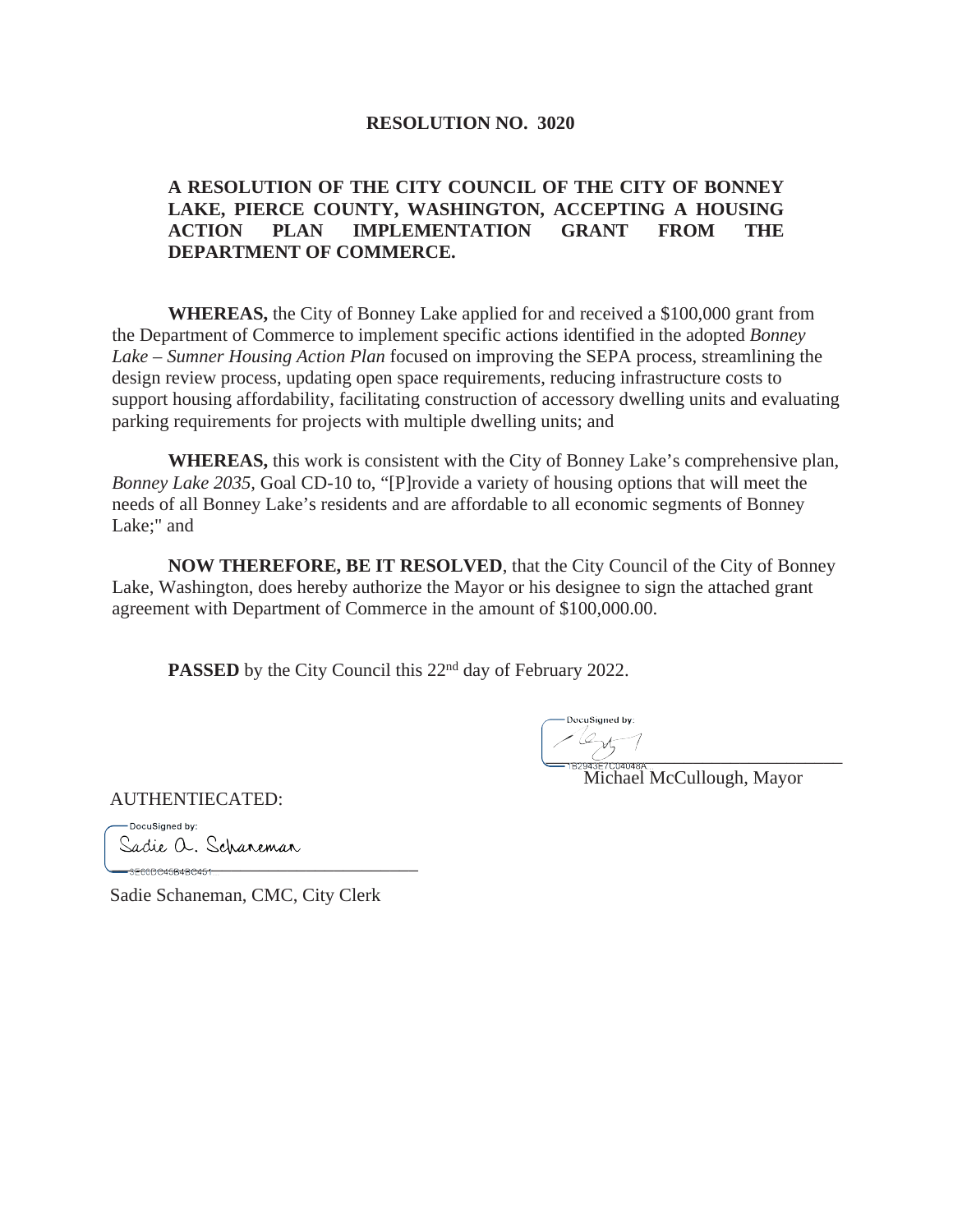

# **Interagency Agreement with**

City of Bonney Lake

through

Growth Management Services

**For** 

Housing Action Plan Implementation (HAPI) Grant to Implement an Existing Housing Action Plan

**Start date:** Date of Execution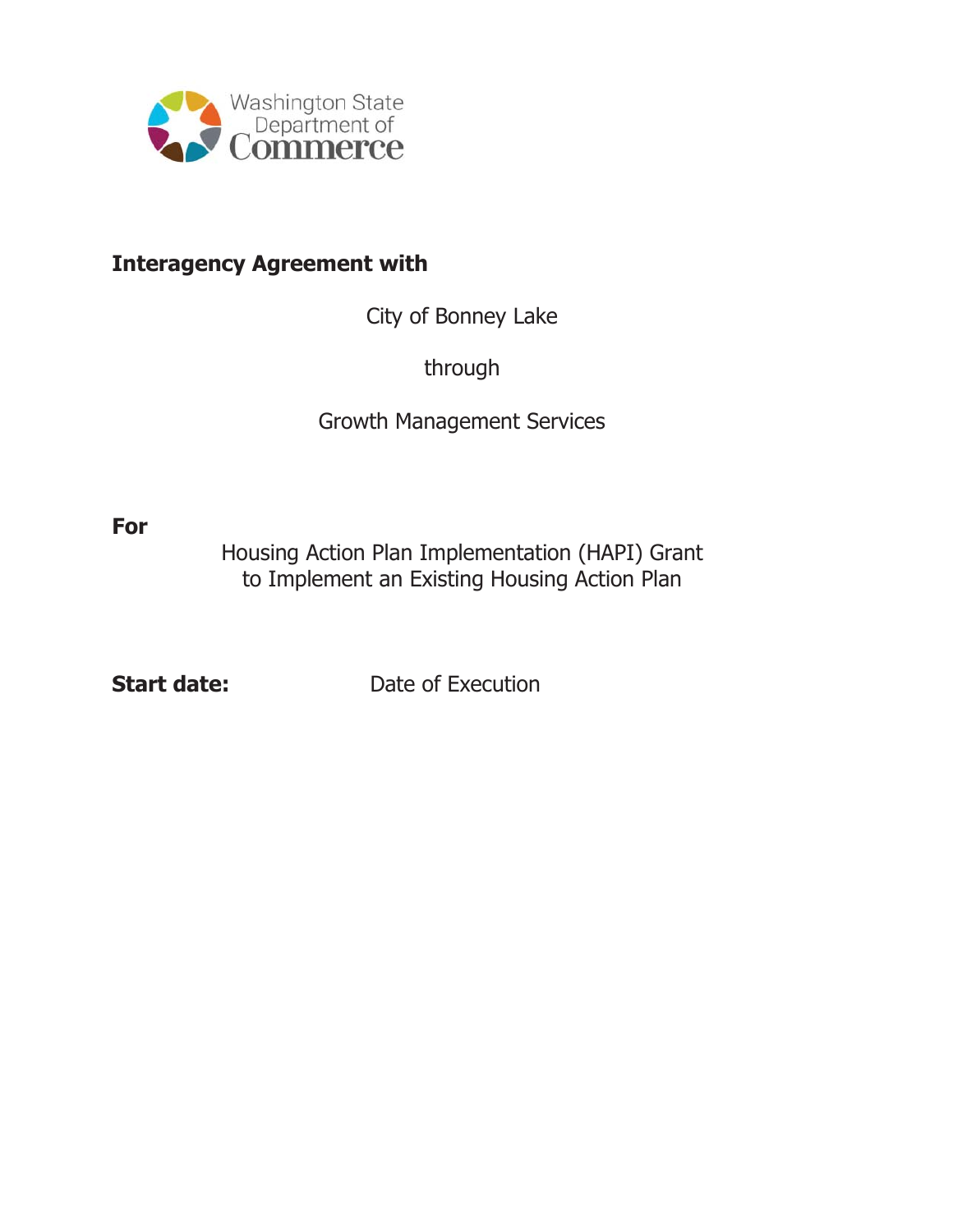# **TABLE OF CONTENTS**

# **Special Terms and Conditions**

| 2 <sub>1</sub> |  |
|----------------|--|
| $\mathcal{R}$  |  |
| 4.             |  |
| 5 <sup>5</sup> |  |
| $6 \square$    |  |
| 7.             |  |

# **General Terms and Conditions**

Attachment A, Scope of Work<br>Attachment B, Budget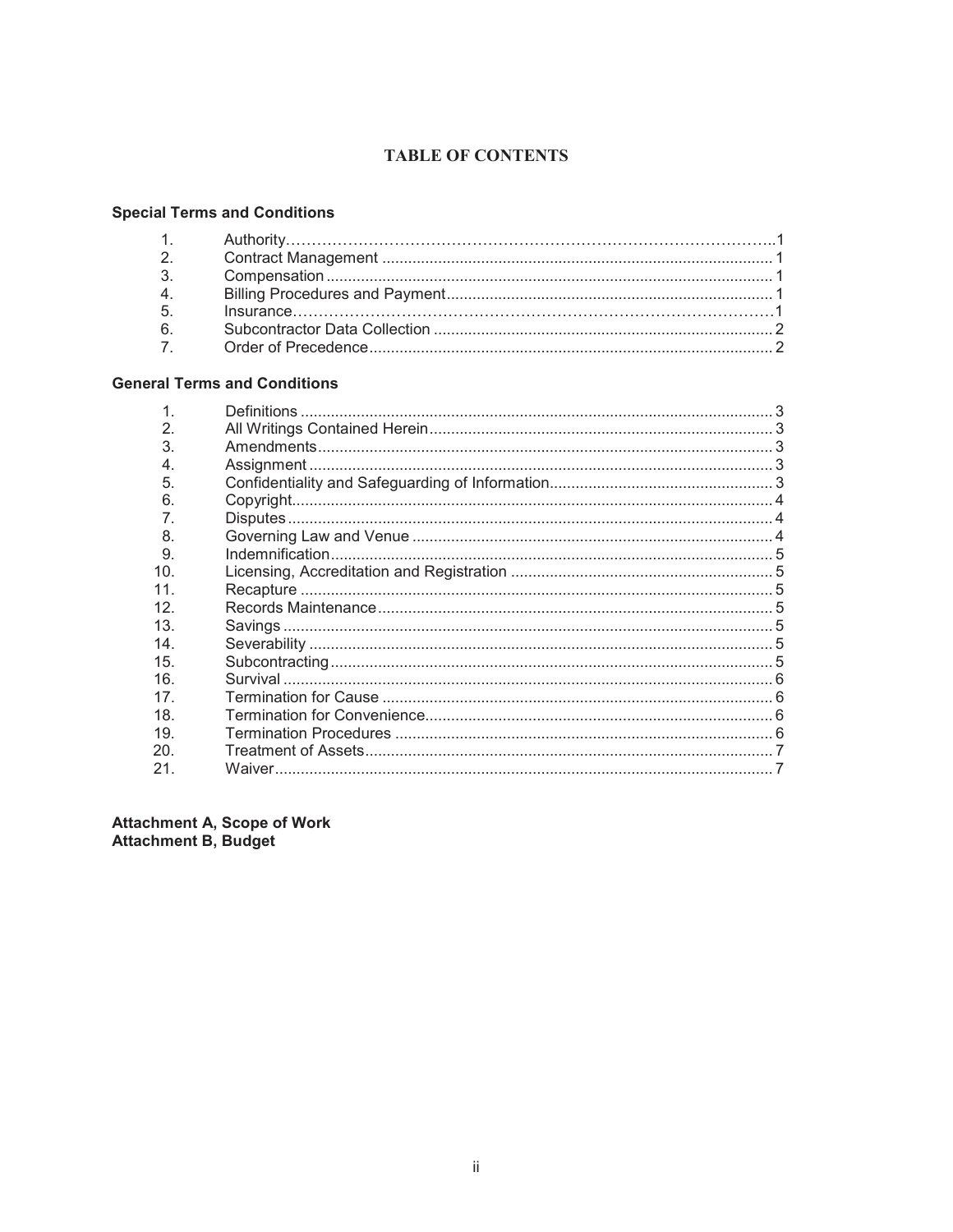#### **FACE SHEET**

#### **Washington State Department of Commerce Local Government Division Growth Management Services Housing Action Plan Implementation (HAPI) Grant**

| 1. Contractor                                                                           |                                                       | 2. Contractor Doing Business As (optional)           |                                                                                                        |            |               |
|-----------------------------------------------------------------------------------------|-------------------------------------------------------|------------------------------------------------------|--------------------------------------------------------------------------------------------------------|------------|---------------|
| City of Bonney Lake<br>9002 Main St E<br>PO Box 7380<br>Bonney Lake, WA 98391-0944      |                                                       | N/A                                                  |                                                                                                        |            |               |
| 3. Contractor Representative                                                            | 4. COMMERCE Representative                            |                                                      |                                                                                                        |            |               |
| Jason Sullivan<br>Planning and Building Supervisor<br>253.447.4355<br>sullivanj@cobl.us |                                                       | Keri Sallee<br><b>Senior Planner</b><br>360.725.3064 | PO Box 42525<br>1011 Plum Street SE<br>Olympia Washington<br>98504-2525<br>keri.sallee@commerce.wa.gov |            |               |
| 6. Funding Source<br><b>5. Contract Amount</b>                                          |                                                       |                                                      | 7. Start Date                                                                                          |            | 8. End Date   |
| \$100,000                                                                               | Federal: State: $\boxtimes$ Other: $\Box$ N/A: $\Box$ |                                                      | Date of Execution                                                                                      |            | June 30, 2023 |
| 9. Federal Funds (as applicable)                                                        | <b>Federal Agency:</b>                                | <b>CFDA Number</b>                                   |                                                                                                        |            |               |
| NA                                                                                      | NA                                                    |                                                      | NA                                                                                                     |            |               |
| 10. Tax ID #                                                                            | 11. SWV #                                             | 12. UBI $#$                                          |                                                                                                        | 13. DUNS # |               |
| NA.                                                                                     | SWV000788300                                          | 277-000-893                                          |                                                                                                        | NA         |               |

#### **14. Contract Purpose**

Implementation of RCW 36.70A.600 grant funding to address housing affordability through implementation of selected strategies from the city's adopted housing action plan.

#### 15. Signing Statement

COMMERCE, defined as the Department of Commerce, and the Contractor, as defined above, acknowledge and accept the terms of this Contract and Attachments and have executed this Contract on the date below and warrant they are authorized to bind their respective agencies. The rights and obligations of both parties to this Contract are governed by this Contract and the following documents hereby incomporated by reference: Attachment "A" - Scope of Work and Attachment "B" - Budget.

**FOR CONTRACTOR FOR COMMERCE** Mark K. Barkley, Assistant Director John Vodopich, City Administrator City of Bonnoy Lake **Local Government Division** Date Date APPROVED AS TO FORM ONLY BY ASSISTANT ATTORNEY GENERAL 08/22/2019. **APPROVAL ON FILE.**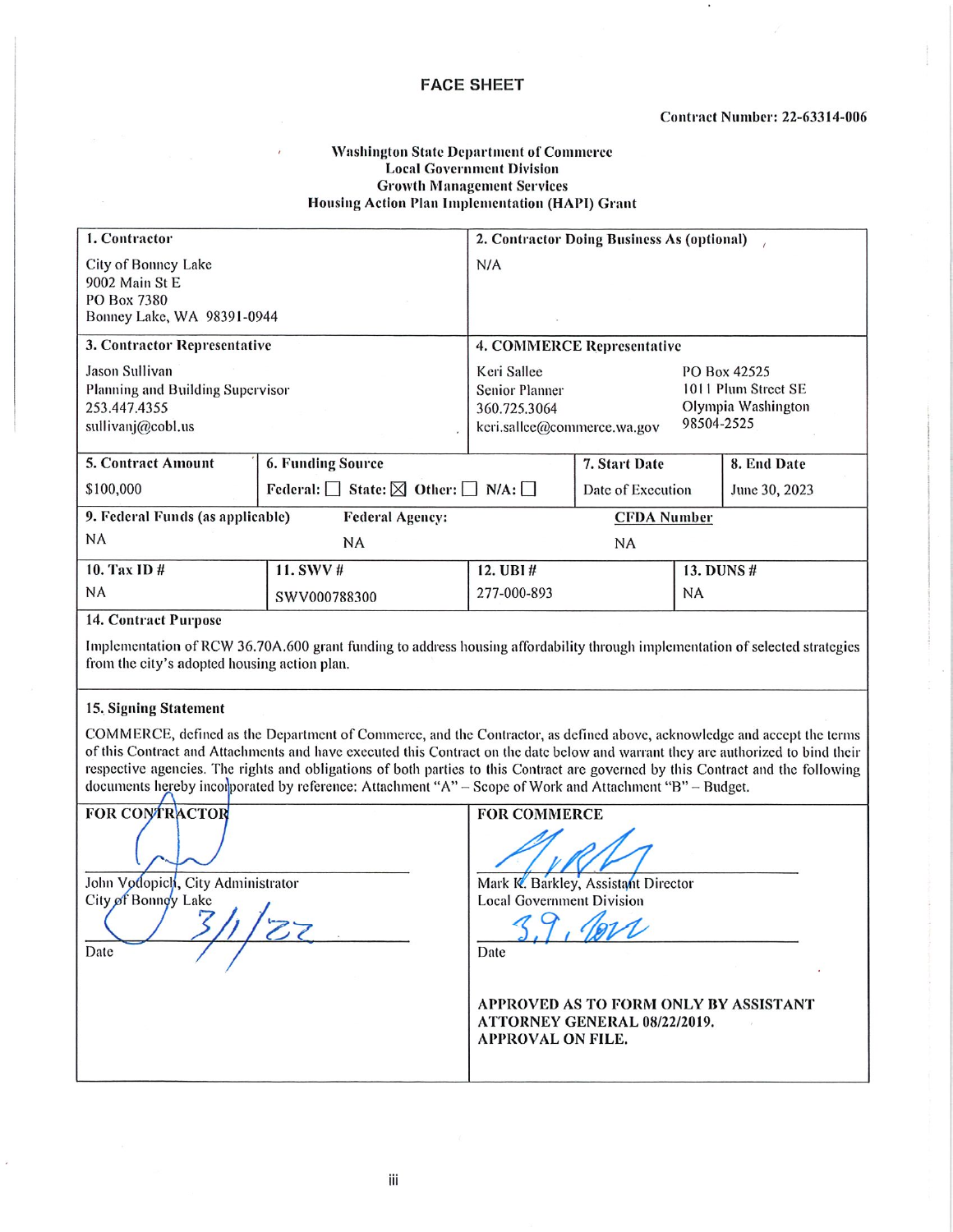# **1. AUTHORITY**

COMMERCE and Contractor enter into this Contract pursuant to the authority granted by Chapter 39.34 RCW.

# **2. CONTRACT MANAGEMENT**

The Representative for each of the parties shall be responsible for and shall be the contact person for all communications and billings regarding the performance of this Contract.

The Representative for COMMERCE and their contact information are identified on the Face Sheet of this Contract.

The Representative for the Contractor and their contact information are identified on the Face Sheet of this Contract.

#### **3. COMPENSATION**

COMMERCE shall pay an amount not to exceed one hundred thousand dollars (\$100,000) for the performance of all things necessary for or incidental to the performance of work under this Contract as set forth in the performance-based Scope of Work (Attachment A) and Budget (Attachment B).

# **4. BILLING PROCEDURES AND PAYMENT**

COMMERCE will pay Contractor upon acceptance of services provided and receipt of properly completed invoices, which shall be submitted to the Representative for COMMERCE not more often than quarterly.

The parties agree this is a performance-based contract intended to produce the deliverables identified in Scope of Work (Attachment A). Payment of any invoice shall be dependent upon COMMERCE'S acceptance of Contractor's performance and/or deliverable. The invoices shall describe and document, to COMMERCE's satisfaction, a description of the work performed, the progress of the project, and fees. The invoice shall include the Contract Number 22-63314-006.

Payment shall be considered timely if made by COMMERCE within thirty (30) calendar days after receipt of properly completed invoices. Payment shall be sent to the address designated by the Contractor.

COMMERCE may, in its sole discretion, terminate the Contract or withhold payments claimed by the Contractor for services rendered if the Contractor fails to satisfactorily comply with any term or condition of this Contract.

No payments in advance or in anticipation of services or supplies to be provided under this Agreement shall be made by COMMERCE.

The grantees must invoice for all expenses by June 17, 2023.

COMMERCE will pay Contractor for costs incurred prior to the start date of this Agreement, if such costs would have been allowable on or after July 1, 2021, the start date of the 2021-2023 biennium. To be allowable, such costs must be limited to the completion of tasks and deliverables outlined in the Scope of Work (Attachment A).

#### Duplication of Billed Costs

The Contractor shall not bill COMMERCE for services performed under this Agreement, and COMMERCE shall not pay the Contractor, if the Contractor is entitled to payment or has been or will be paid by any other source, including grants, for that service.

#### Disallowed Costs

The Contractor is responsible for any audit exceptions or disallowed costs incurred by its own organization or that of its subcontractors.

#### **5. INSURANCE**

Each party certifies that it is self-insured under the State's or local government self-insurance liability program, and shall be responsible for losses for which it is found liable.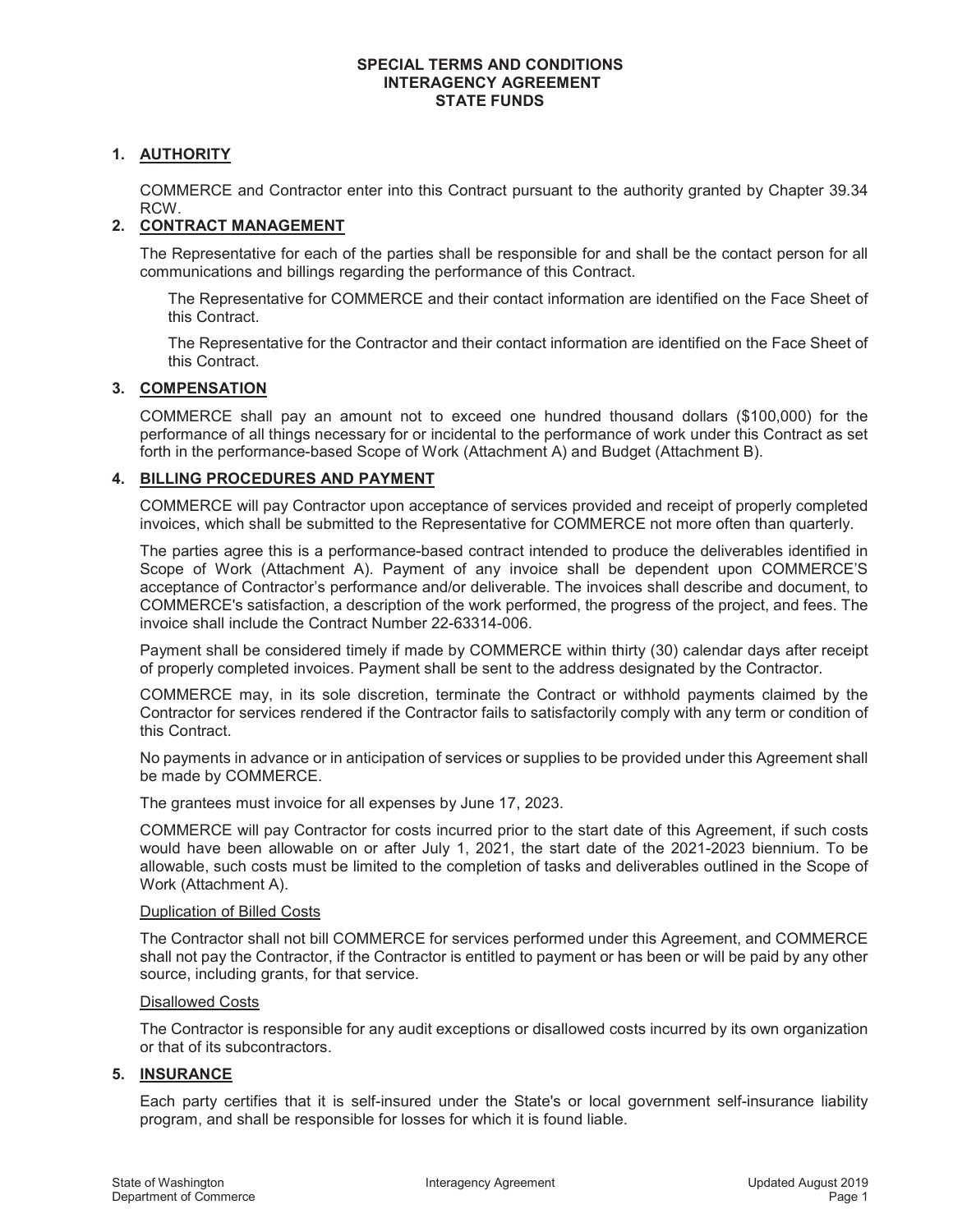# **6. SUBCONTRACTOR DATA COLLECTION**

Contractor will submit reports, in a form and format to be provided by Commerce and at intervals as agreed by the parties, regarding work under this Agreement performed by subcontractors and the portion of funds expended for work performed by subcontractors, including but not necessarily limited to minority-owned, woman-owned, and veteran-owned business subcontractors. "Subcontractors" shall mean subcontractors of any tier.

# **7. ORDER OF PRECEDENCE**

In the event of an inconsistency in this Contract, the inconsistency shall be resolved by giving precedence in the following order:

- Applicable federal and state of Washington statutes and regulations
- Special Terms and Conditions
- General Terms and Conditions
- $\bullet$  Attachment A Scope of Work
- $\bullet$  Attachment B Budget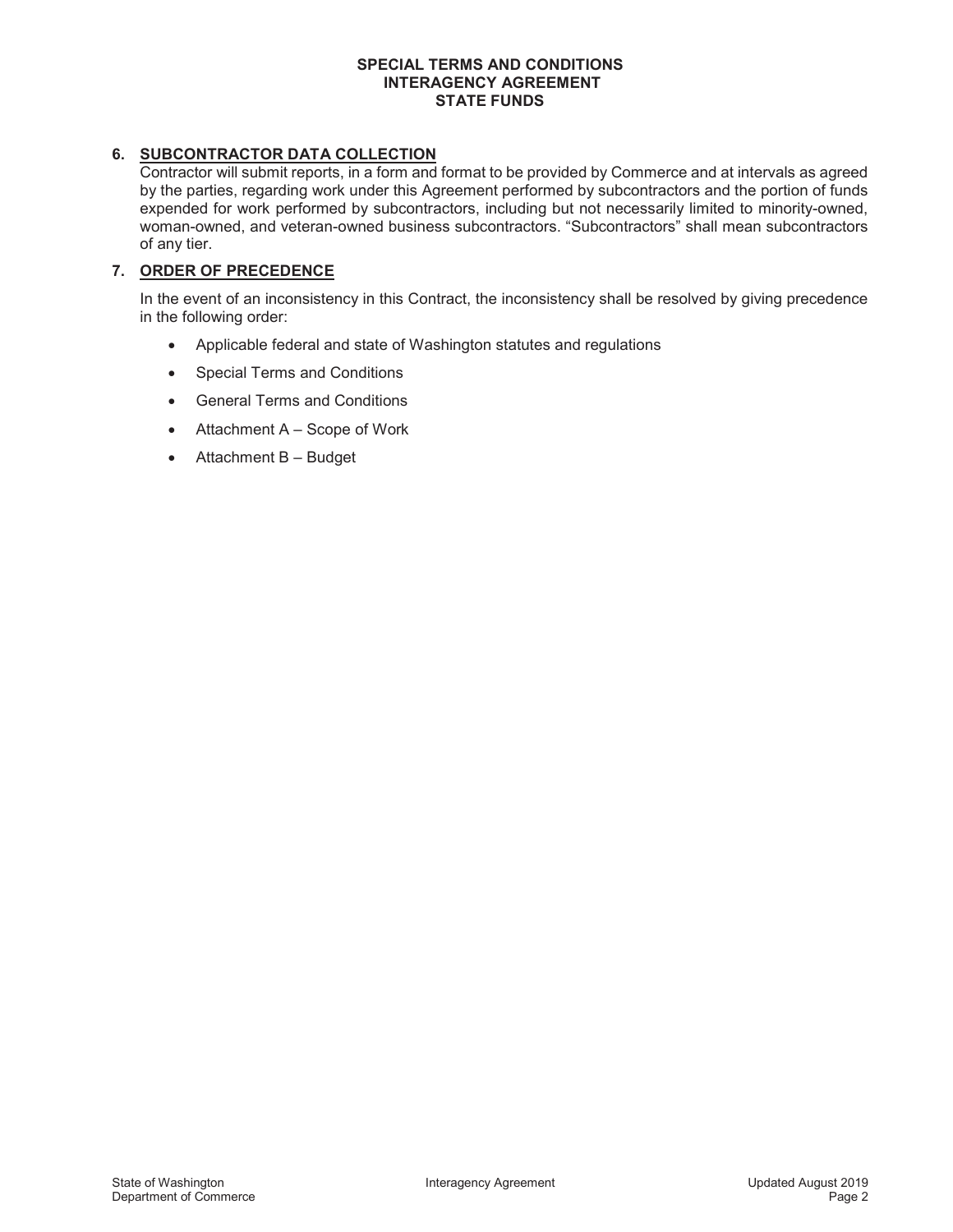# **1. DEFINITIONS**

As used throughout this Contract, the following terms shall have the meaning set forth below:

- **A.** "Authorized Representative" shall mean the Director and/or the designee authorized in writing to act on the Director's behalf.
- **B.** "COMMERCE" shall mean the Department of Commerce.
- **C.** "Contract" or "Agreement" means the entire written agreement between COMMERCE and the Contractor, including any attachments, documents, or materials incorporated by reference. E-mail or facsimile transmission of a signed copy of this contract shall be the same as delivery of an original.
- **D.** "Contractor" shall mean the entity identified on the face sheet performing service(s) under this Contract, and shall include all employees and agents of the Contractor.
- **E.** "Personal Information" shall mean information identifiable to any person, including, but not limited to, information that relates to a person's name, health, finances, education, business, use or receipt of governmental services or other activities, addresses, telephone numbers, social security numbers, driver license numbers, other identifying numbers, and any financial identifiers.
- **F.** "State" shall mean the state of Washington.
- **G.** "Subcontractor" shall mean one not in the employment of the Contractor, who is performing all or part of those services under this Contract under a separate contract with the Contractor. The terms "subcontractor" and "subcontractors" mean subcontractor(s) in any tier.

#### **2. ALL WRITINGS CONTAINED HEREIN**

This Contract contains all the terms and conditions agreed upon by the parties. No other understandings, oral or otherwise, regarding the subject matter of this Contract shall be deemed to exist or to bind any of the parties hereto.

#### **3. AMENDMENTS**

This Contract may be amended by mutual agreement of the parties. Such amendments shall not be binding unless they are in writing and signed by personnel authorized to bind each of the parties.

#### **4. ASSIGNMENT**

Neither this Contract, work thereunder, nor any claim arising under this Contract, shall be transferred or assigned by the Contractor without prior written consent of COMMERCE.

#### **5. CONFIDENTIALITY AND SAFEGUARDING OF INFORMATION**

- A. "Confidential Information" as used in this section includes:
	- i. All material provided to the Contractor by COMMERCE that is designated as "confidential" by COMMERCE;
	- ii. All material produced by the Contractor that is designated as "confidential" by COMMERCE; and
	- iii. All personal information in the possession of the Contractor that may not be disclosed under state or federal law.
- B. The Contractor shall comply with all state and federal laws related to the use, sharing, transfer, sale, or disclosure of Confidential Information. The Contractor shall use Confidential Information solely for the purposes of this Contract and shall not use, share, transfer, sell or disclose any Confidential Information to any third party except with the prior written consent of COMMERCE or as may be required by law. The Contractor shall take all necessary steps to assure that Confidential Information is safeguarded to prevent unauthorized use, sharing, transfer, sale or disclosure of Confidential Information or violation of any state or federal laws related thereto. Upon request, the Contractor shall provide COMMERCE with its policies and procedures on confidentiality.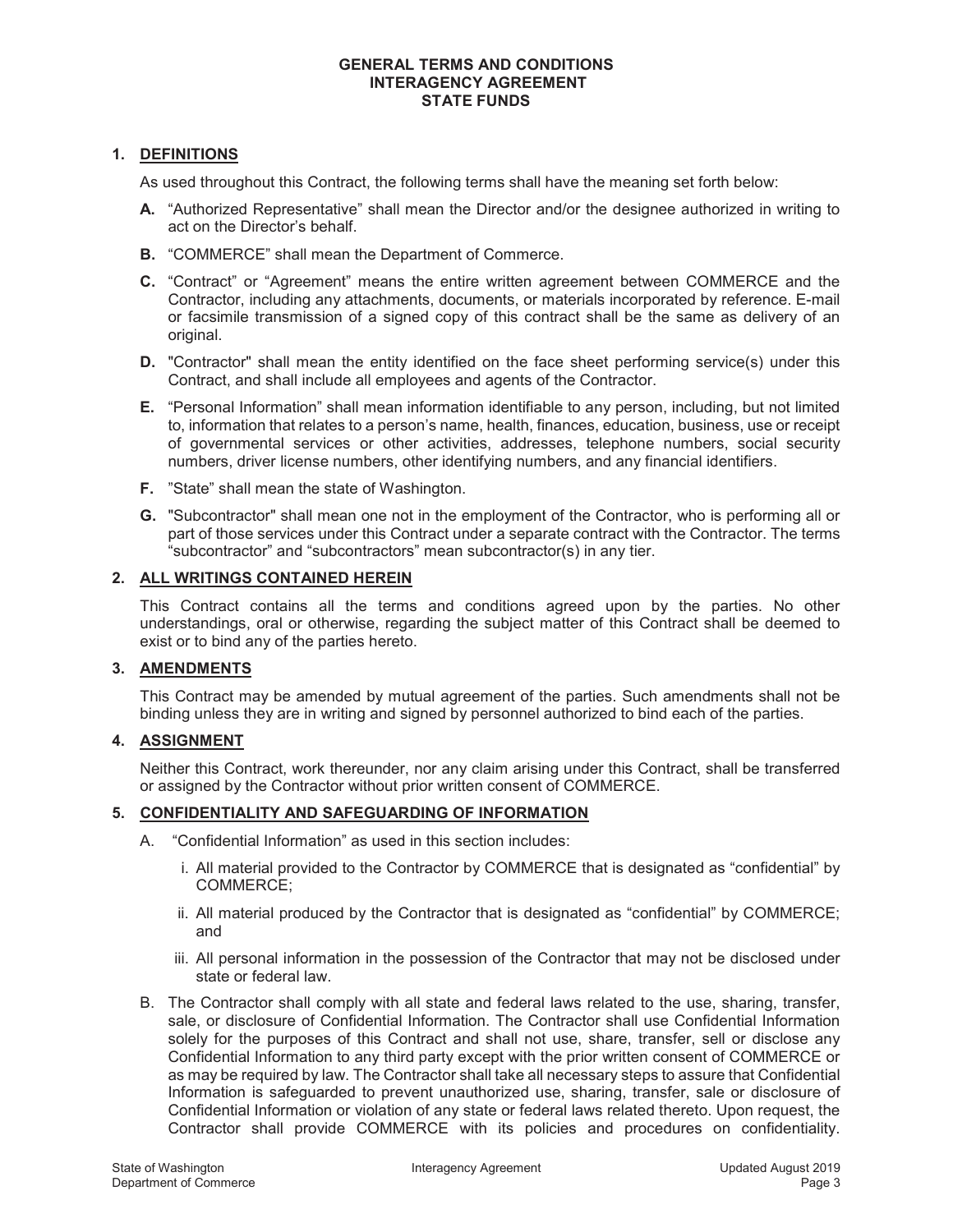COMMERCE may require changes to such policies and procedures as they apply to this Contract whenever COMMERCE reasonably determines that changes are necessary to prevent unauthorized disclosures. The Contractor shall make the changes within the time period specified by COMMERCE. Upon request, the Contractor shall immediately return to COMMERCE any Confidential Information that COMMERCE reasonably determines has not been adequately protected by the Contractor against unauthorized disclosure.

C. Unauthorized Use or Disclosure. The Contractor shall notify COMMERCE within five (5) working days of any unauthorized use or disclosure of any confidential information, and shall take necessary steps to mitigate the harmful effects of such use or disclosure.

# **6. COPYRIGHT**

Unless otherwise provided, all Materials produced under this Contract shall be considered "works for hire" as defined by the U.S. Copyright Act and shall be owned by COMMERCE. COMMERCE shall be considered the author of such Materials. In the event the Materials are not considered "works for hire" under the U.S. Copyright laws, the Contractor hereby irrevocably assigns all right, title, and interest in all Materials, including all intellectual property rights, moral rights, and rights of publicity to COMMERCE effective from the moment of creation of such Materials.

"Materials" means all items in any format and includes, but is not limited to, data, reports, documents, pamphlets, advertisements, books, magazines, surveys, studies, computer programs, films, tapes, and/or sound reproductions. "Ownership" includes the right to copyright, patent, register and the ability to transfer these rights.

For Materials that are delivered under the Contract, but that incorporate pre-existing materials not produced under the Contract, the Contractor hereby grants to COMMERCE a nonexclusive, royaltyfree, irrevocable license (with rights to sublicense to others) in such Materials to translate, reproduce, distribute, prepare derivative works, publicly perform, and publicly display. The Contractor warrants and represents that the Contractor has all rights and permissions, including intellectual property rights, moral rights and rights of publicity, necessary to grant such a license to COMMERCE.

The Contractor shall exert all reasonable effort to advise COMMERCE, at the time of delivery of Materials furnished under this Contract, of all known or potential invasions of privacy contained therein and of any portion of such document which was not produced in the performance of this Contract. The Contractor shall provide COMMERCE with prompt written notice of each notice or claim of infringement received by the Contractor with respect to any Materials delivered under this Contract. COMMERCE shall have the right to modify or remove any restrictive markings placed upon the Materials by the Contractor.

#### **7. DISPUTES**

In the event that a dispute arises under this Agreement, it shall be determined by a Dispute Board in the following manner: Each party to this Agreement shall appoint one member to the Dispute Board. The members so appointed shall jointly appoint an additional member to the Dispute Board. The Dispute Board shall review the facts, Agreement terms and applicable statutes and rules and make a determination of the dispute. The Dispute Board shall thereafter decide the dispute with the majority prevailing. The determination of the Dispute Board shall be final and binding on the parties hereto. As an alternative to this process, either of the parties may request intervention by the Governor, as provided by RCW 43.17.330, in which event the Governor's process will control.

#### **8. GOVERNING LAW AND VENUE**

This Contract shall be construed and interpreted in accordance with the laws of the state of Washington, and any applicable federal laws, and the venue of any action brought hereunder shall be in the Superior Court for Thurston County.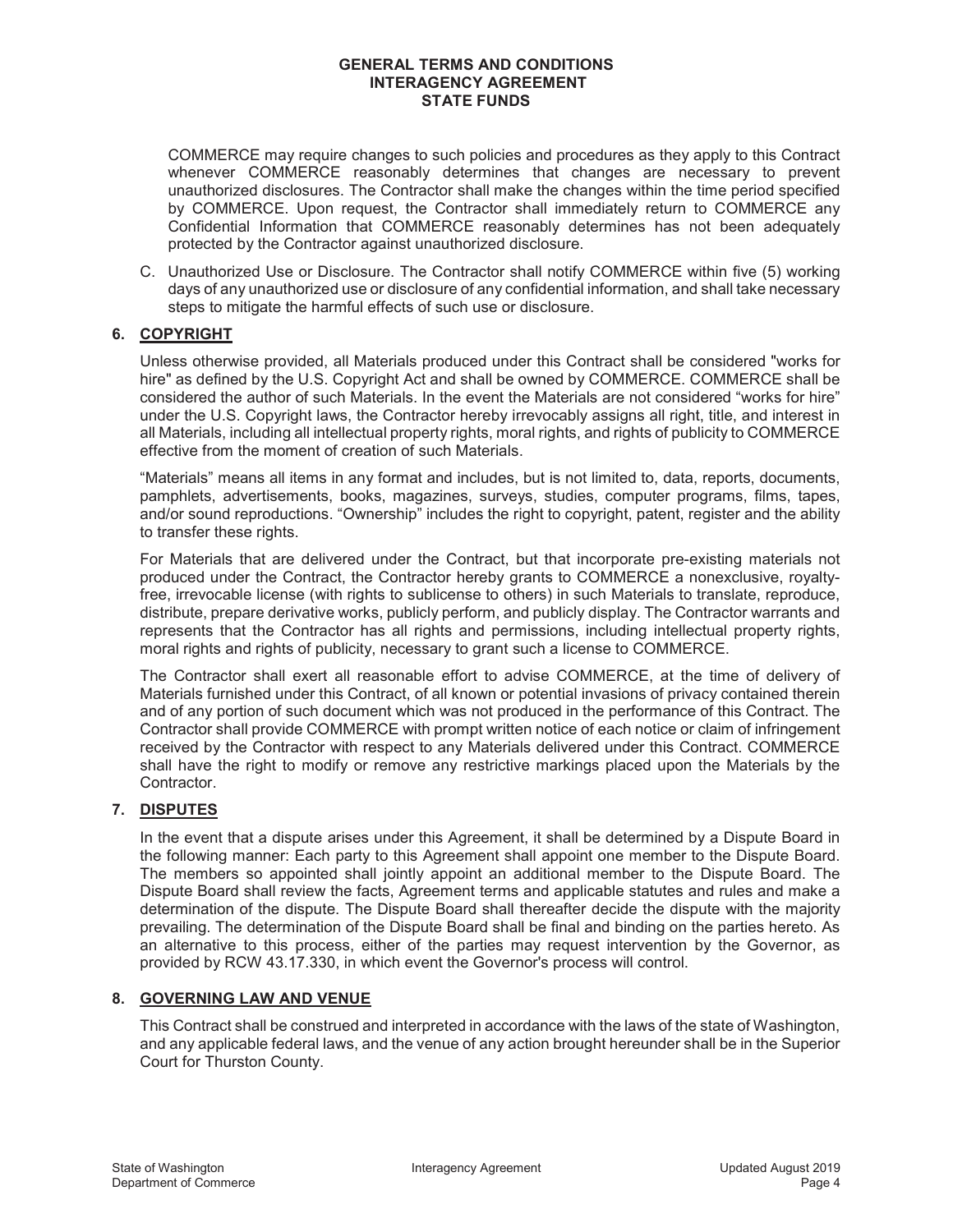# **9. INDEMNIFICATION**

Each party shall be solely responsible for the acts of its employees, officers, and agents.

# **10. LICENSING, ACCREDITATION AND REGISTRATION**

The Contractor shall comply with all applicable local, state, and federal licensing, accreditation and registration requirements or standards necessary for the performance of this Contract.

# **11. RECAPTURE**

In the event that the Contractor fails to perform this Contract in accordance with state laws, federal laws, and/or the provisions of this Contract, COMMERCE reserves the right to recapture funds in an amount to compensate COMMERCE for the noncompliance in addition to any other remedies available at law or in equity.

Repayment by the Contractor of funds under this recapture provision shall occur within the time period specified by COMMERCE. In the alternative, COMMERCE may recapture such funds from payments due under this Contract.

#### **12. RECORDS MAINTENANCE**

The Contractor shall maintain books, records, documents, data and other evidence relating to this contract and performance of the services described herein, including but not limited to accounting procedures and practices that sufficiently and properly reflect all direct and indirect costs of any nature expended in the performance of this contract.

The Contractor shall retain such records for a period of six (6) years following the date of final payment. At no additional cost, these records, including materials generated under the contract, shall be subject at all reasonable times to inspection, review or audit by COMMERCE, personnel duly authorized by COMMERCE, the Office of the State Auditor, and federal and state officials so authorized by law, regulation or agreement.

If any litigation, claim or audit is started before the expiration of the six (6) year period, the records shall be retained until all litigation, claims, or audit findings involving the records have been resolved.

#### **13. SAVINGS**

In the event funding from state, federal, or other sources is withdrawn, reduced, or limited in any way after the effective date of this Contract and prior to normal completion, COMMERCE may suspend or terminate the Contract under the "Termination for Convenience" clause, without the ten calendar day notice requirement. In lieu of termination, the Contract may be amended to reflect the new funding limitations and conditions.

#### **14. SEVERABILITY**

The provisions of this contract are intended to be severable. If any term or provision is illegal or invalid for any reason whatsoever, such illegality or invalidity shall not affect the validity of the remainder of the contract.

#### **15. SUBCONTRACTING**

The Contractor may only subcontract work contemplated under this Contract if it obtains the prior written approval of COMMERCE.

If COMMERCE approves subcontracting, the Contractor shall maintain written procedures related to subcontracting, as well as copies of all subcontracts and records related to subcontracts. For cause, COMMERCE in writing may: (a) require the Contractor to amend its subcontracting procedures as they relate to this Contract; (b) prohibit the Contractor from subcontracting with a particular person or entity; or (c) require the Contractor to rescind or amend a subcontract.

Every subcontract shall bind the Subcontractor to follow all applicable terms of this Contract. The Contractor is responsible to COMMERCE if the Subcontractor fails to comply with any applicable term or condition of this Contract. The Contractor shall appropriately monitor the activities of the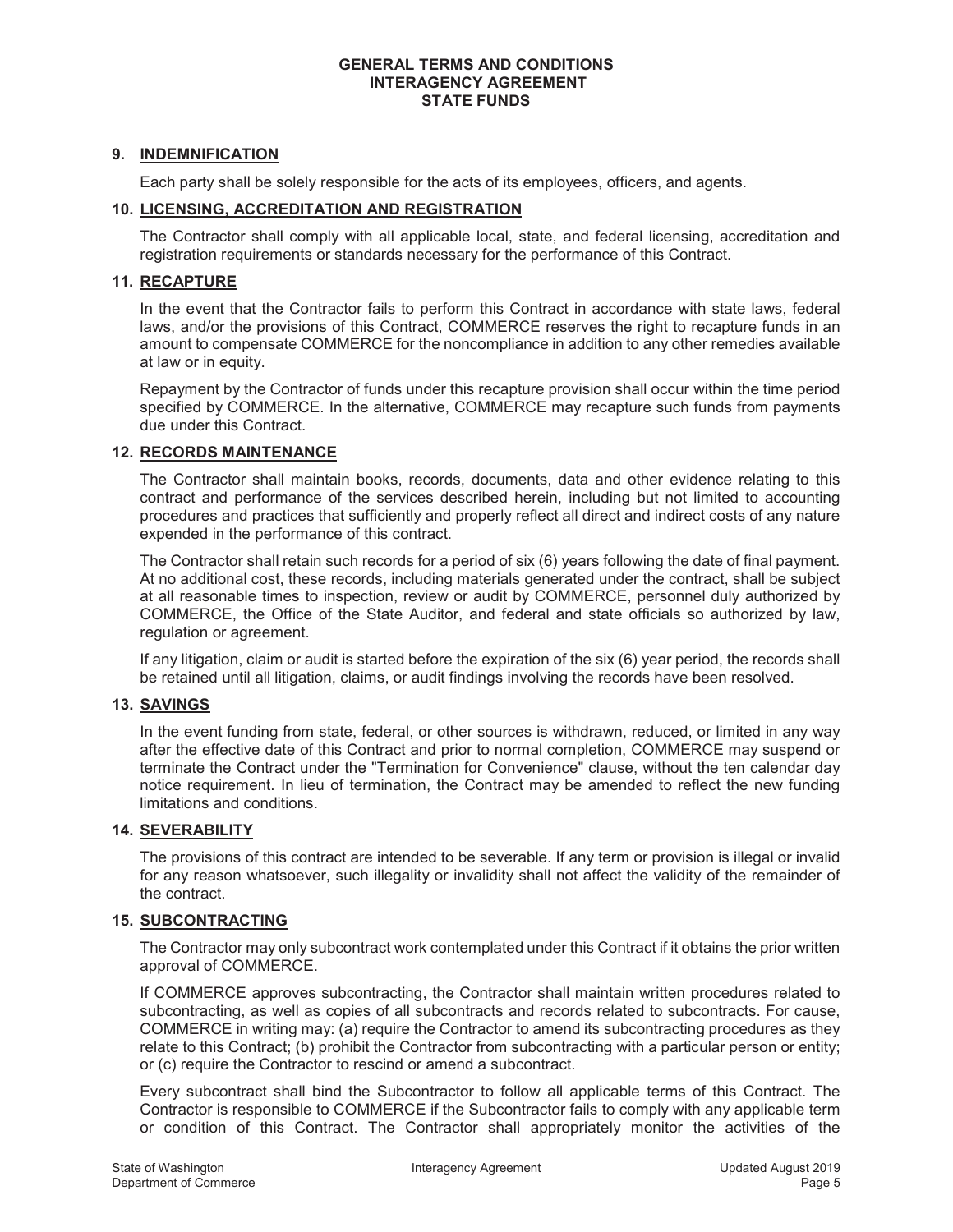Subcontractor to assure fiscal conditions of this Contract. In no event shall the existence of a subcontract operate to release or reduce the liability of the Contractor to COMMERCE for any breach in the performance of the Contractor's duties.

Every subcontract shall include a term that COMMERCE and the State of Washington are not liable for claims or damages arising from a Subcontractor's performance of the subcontract.

#### **16. SURVIVAL**

The terms, conditions, and warranties contained in this Contract that by their sense and context are intended to survive the completion of the performance, cancellation or termination of this Contract shall so survive.

# **17. TERMINATION FOR CAUSE**

In the event COMMERCE determines the Contractor has failed to comply with the conditions of this contract in a timely manner, COMMERCE has the right to suspend or terminate this contract. Before suspending or terminating the contract, COMMERCE shall notify the Contractor in writing of the need to take corrective action. If corrective action is not taken within 30 calendar days, the contract may be terminated or suspended.

In the event of termination or suspension, the Contractor shall be liable for damages as authorized by law including, but not limited to, any cost difference between the original contract and the replacement or cover contract and all administrative costs directly related to the replacement contract, e.g., cost of the competitive bidding, mailing, advertising and staff time.

COMMERCE reserves the right to suspend all or part of the contract, withhold further payments, or prohibit the Contractor from incurring additional obligations of funds during investigation of the alleged compliance breach and pending corrective action by the Contractor or a decision by COMMERCE to terminate the contract. A termination shall be deemed a "Termination for Convenience" if it is determined that the Contractor: (1) was not in default; or (2) failure to perform was outside of his or her control, fault or negligence.

The rights and remedies of COMMERCE provided in this contract are not exclusive and are in addition to any other rights and remedies provided by law.

# **18. TERMINATION FOR CONVENIENCE**

Except as otherwise provided in this Contract, COMMERCE may, by ten (10) business days written notice, beginning on the second day after the mailing, terminate this Contract, in whole or in part. If this Contract is so terminated, COMMERCE shall be liable only for payment required under the terms of this Contract for services rendered or goods delivered prior to the effective date of termination.

# **19. TERMINATION PROCEDURES**

Upon termination of this contract, COMMERCE, in addition to any other rights provided in this contract, may require the Contractor to deliver to COMMERCE any property specifically produced or acquired for the performance of such part of this contract as has been terminated. The provisions of the "Treatment of Assets" clause shall apply in such property transfer.

COMMERCE shall pay to the Contractor the agreed upon price, if separately stated, for completed work and services accepted by COMMERCE, and the amount agreed upon by the Contractor and COMMERCE for (i) completed work and services for which no separate price is stated, (ii) partially completed work and services, (iii) other property or services that are accepted by COMMERCE, and (iv) the protection and preservation of property, unless the termination is for default, in which case the Authorized Representative shall determine the extent of the liability of COMMERCE. Failure to agree with such determination shall be a dispute within the meaning of the "Disputes" clause of this contract. COMMERCE may withhold from any amounts due the Contractor such sum as the Authorized Representative determines to be necessary to protect COMMERCE against potential loss or liability.

The rights and remedies of COMMERCE provided in this section shall not be exclusive and are in addition to any other rights and remedies provided by law or under this contract.